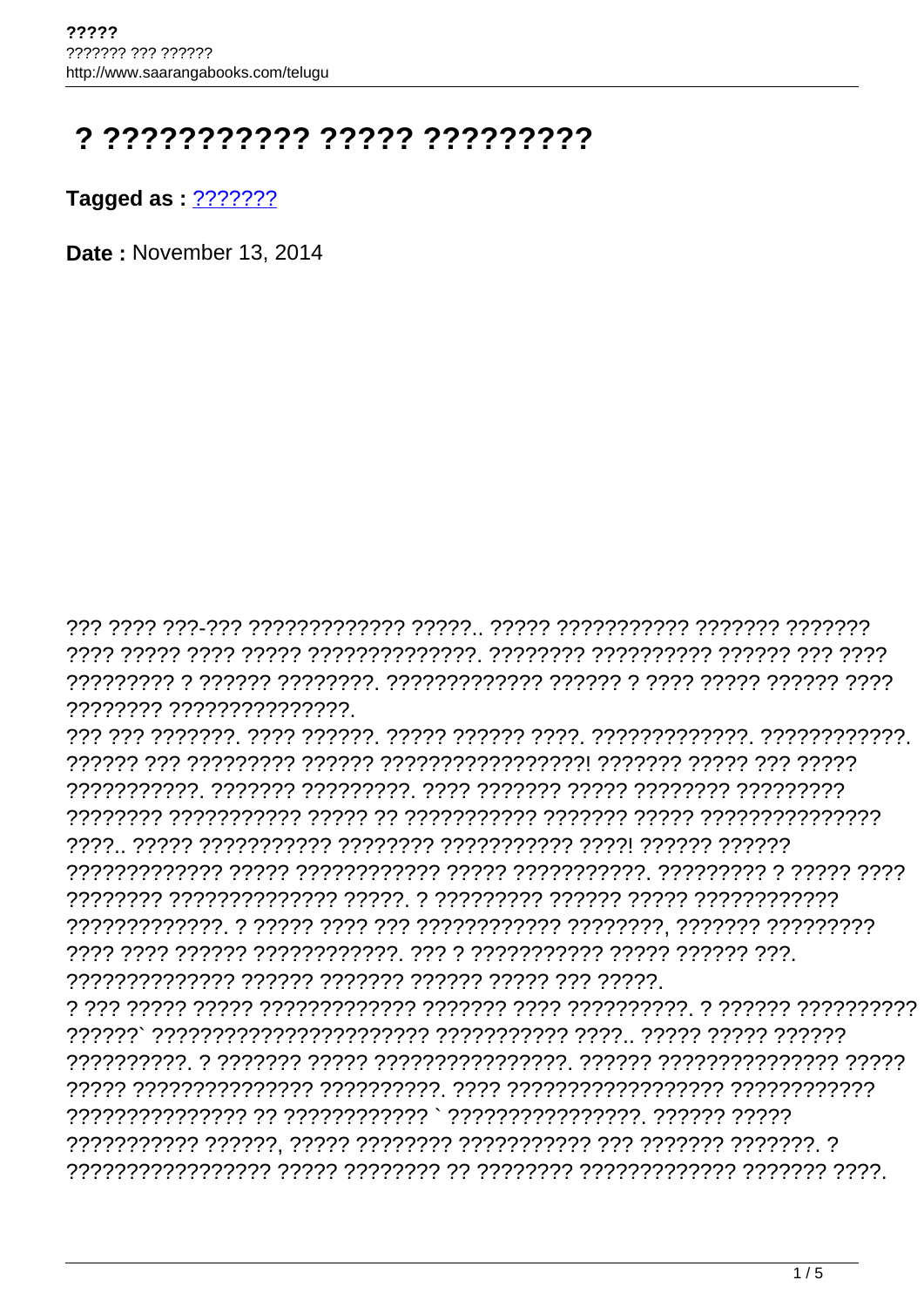????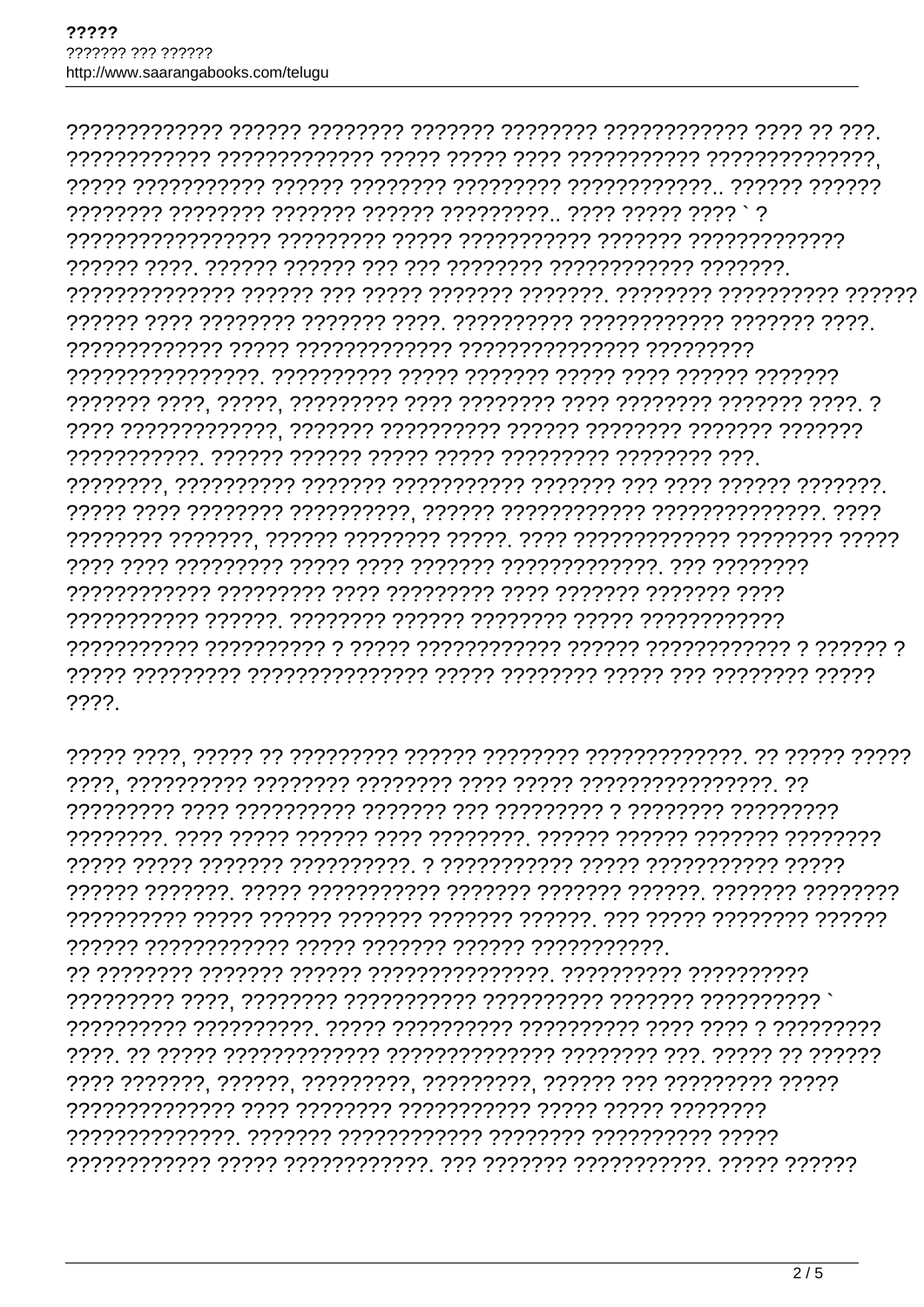## 77777777777

??????????? ?????????????

יוריוויוין ווי ניו ויו ויון ויווין ויוויון ויווין ויוויוויון ויווין ויווין ויווין ויווין ? ???????? ?????? ??????????

777777777777 77777777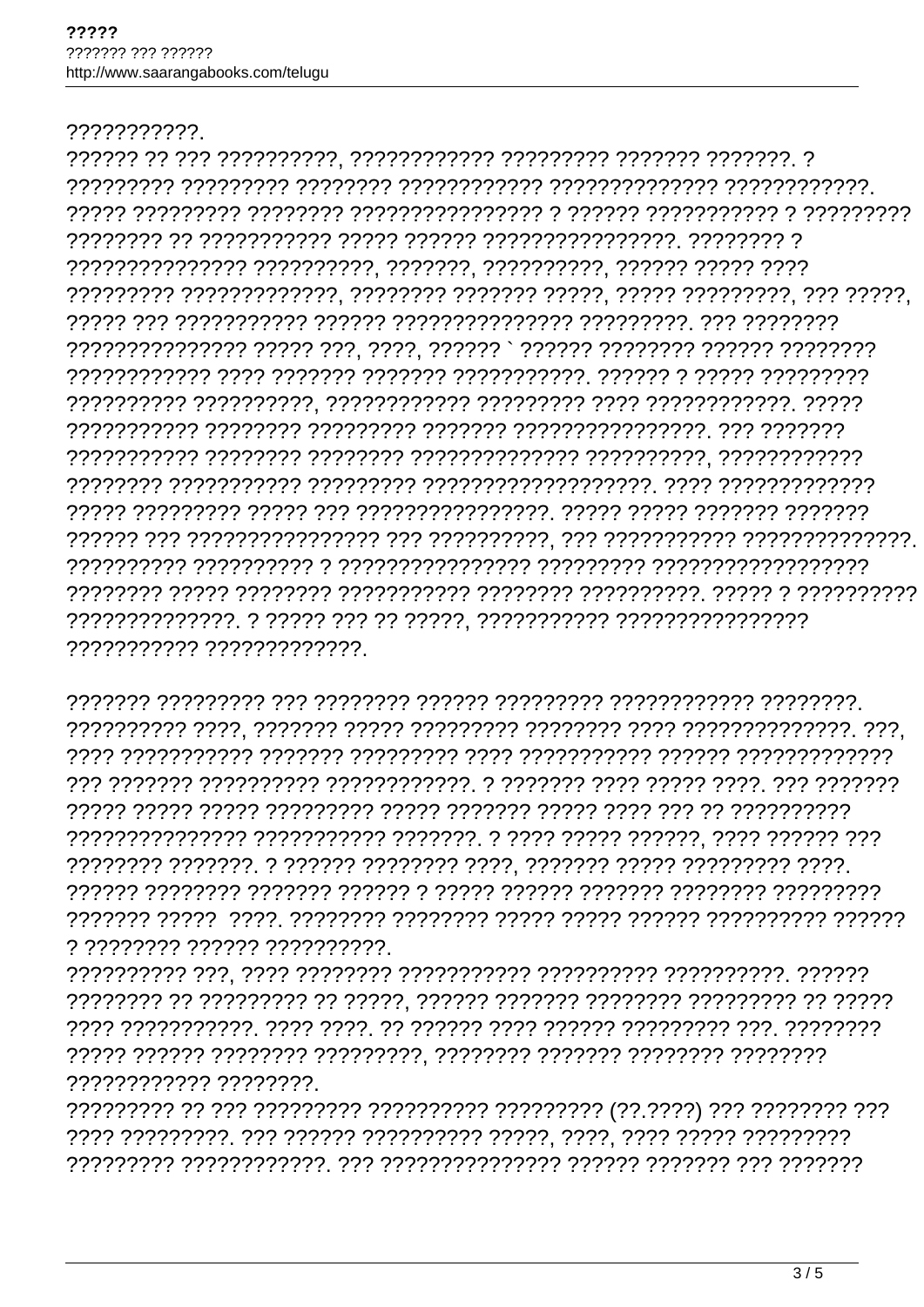2222222 2222

777 777777777777

77777777777 777777777777 7777777